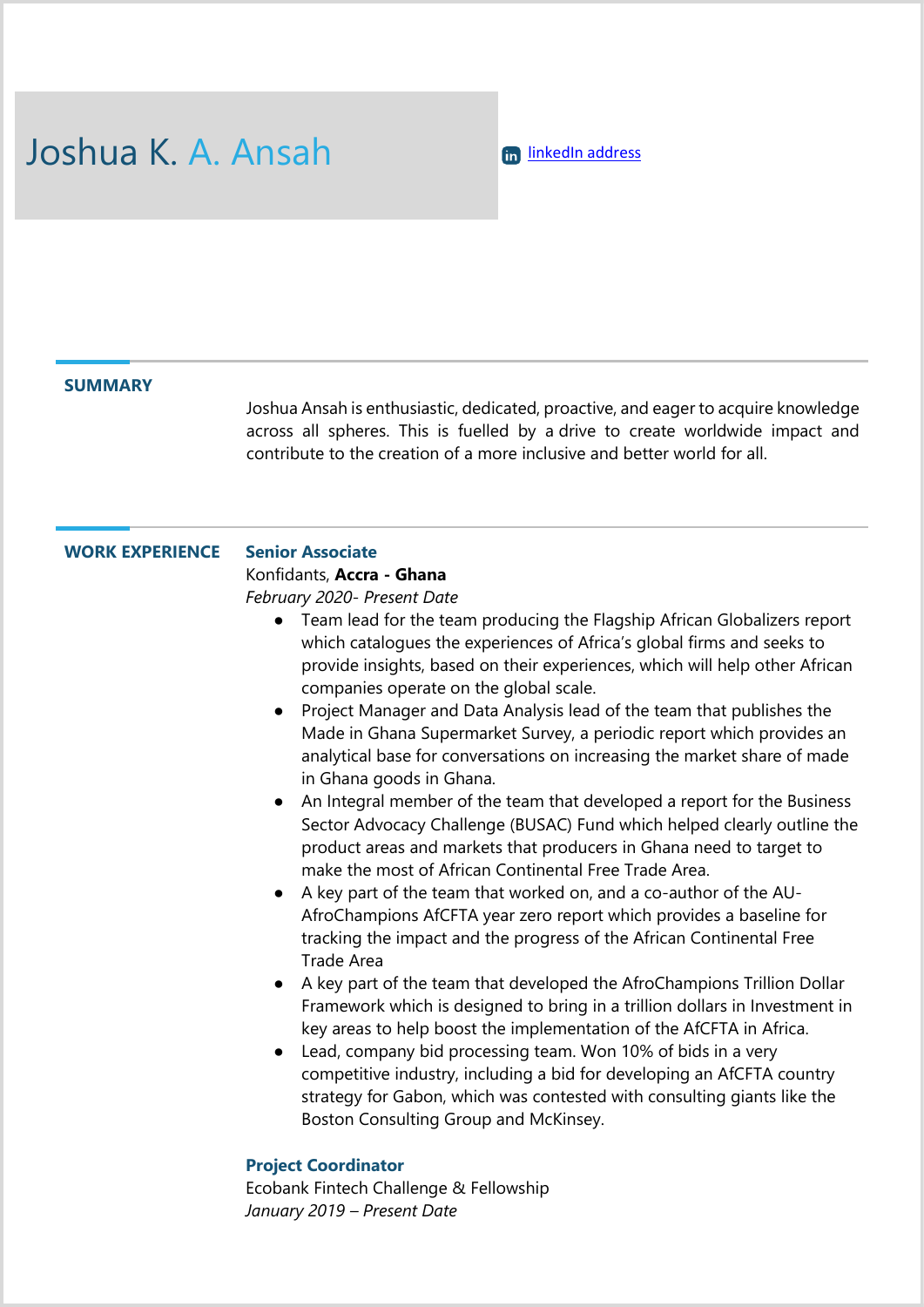- Successfully worked with project partners to identify growth opportunities for Fintech Fellows.
- Worked together with Fintechs and mentors to devise and implement a strategy for tracking mentorship progress.
- Worked together with team to evaluate and report the outcomes of the mentoring program.
- An integral member of the team that restructured and relaunched the Ecobank Fintech Challenge 2020 event.
- Led the team that designed and executed a virtual version of the Ecobank Fintech Challenge 2020 after physical event was hampered by the Covid-19 pandemic.

#### **Research & Projects Associate**

#### Konfidants, **Accra - Ghana**

*October 2018 – January 2019*

- A supporting member of the team working on several flagship reports including the Globalizers Report and the African Sovereign wealth Fund report, providing research and data analysis and validation support.
- A member of the team organising the Ecobank Fintech Event, providing support on event collaterals and event co-ordination.
- Successfully supported the organisation of the Ecobank Fintech Challenge 2018.

#### **Sales Associate**

#### Weapons Museum – The Warrior's Spirit, **Kazan - Russia** *May 2017 – June 2018*

- Key member of the sales team tasked with increasing the sales of the museum.
- Undertook external sales outreach campaign to reach out to tourists and market the museum.
- Maintained an average daily sales volume of 750 tickets (50% increase on period before campaign) during the peak summer periods and 150 tickets (100% increase on period before campaign) during the lean winter period.

#### **Teaching Assistant**

Russian Section, Department of Modern Languages, University of Ghana. **Accra - Ghana**

*Aug 2015 – July 2016*

- Organized and handled tutorial sessions to help students better understand topics taught during lectures, overseeing an average of 30 tutorial sessions a semester.
- Assisted lecturers with administrative duties.

### **EDUCATION / TRAININGS**

#### **Kazan Federal University**

MPhil (International Relations) 2016 – 2018

#### **University of Ghana**

Bachelor of Arts (Russian & Sociology) 2010 - 2015